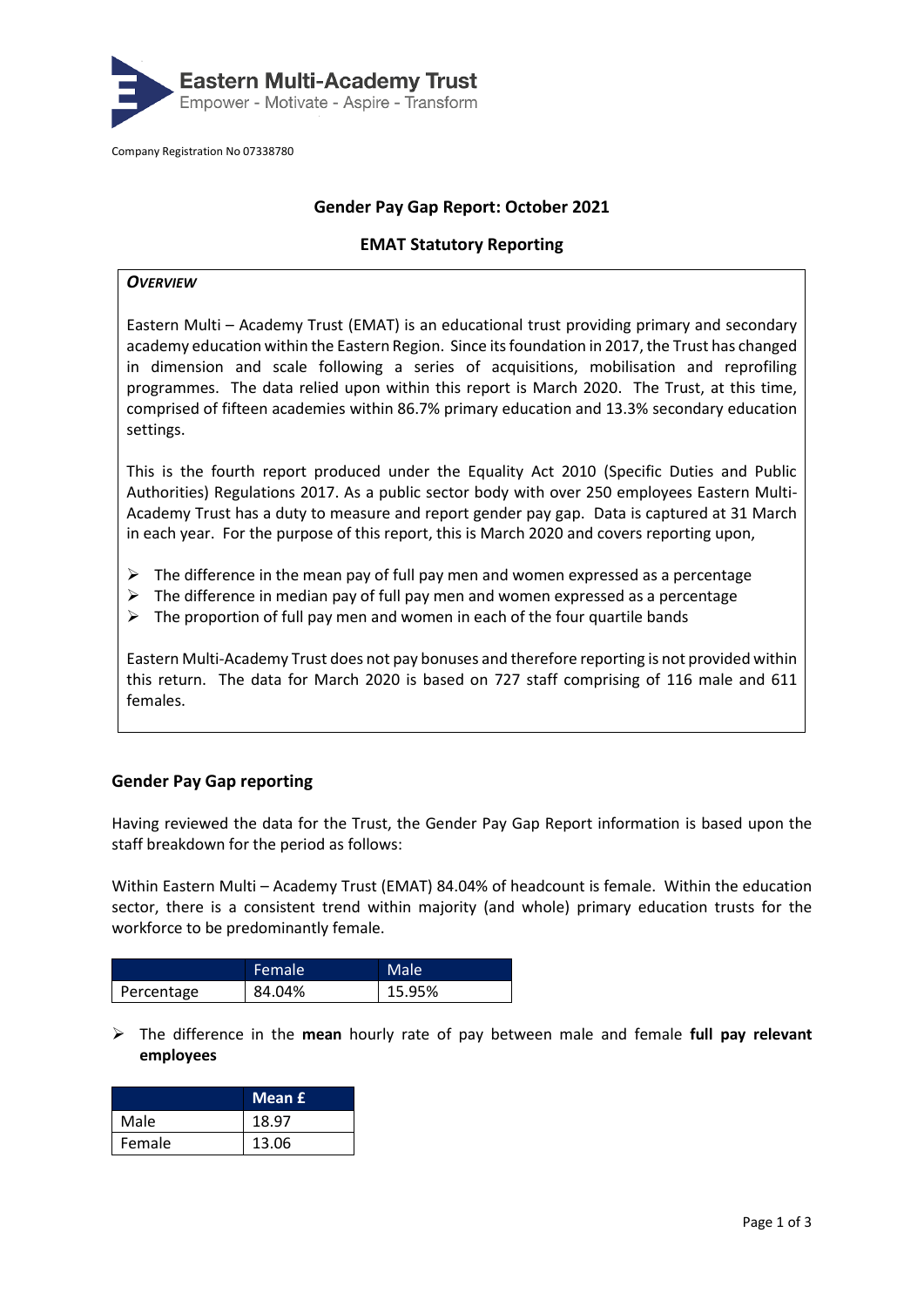

| <b>Reporting Year</b> | <b>Mean</b>                             |
|-----------------------|-----------------------------------------|
| 2017                  | 33%                                     |
| 2018                  | 36.5%                                   |
| 2019                  | 31.6%                                   |
| 2020                  | Due to Coronavirus this is not reported |
| 2021                  | 31.2%                                   |

*The mean pay gap is 31.2% - a 0.4% decrease from the last reporting last year.*

➢ The difference in the **median** hourly rate of pay between male and female **full pay relevant employees**

|        | <b>Median £</b> |
|--------|-----------------|
| Male   | 17.10           |
| Female | 10.34           |

| <b>Reporting Year</b> | <b>Median</b>                           |
|-----------------------|-----------------------------------------|
| 2017                  | 42.5%                                   |
| 2018                  | 48.5%                                   |
| 2019                  | 42%                                     |
| 2020                  | Due to Coronavirus this is not reported |
| 2021                  | 39.5%                                   |

*The median pay gap is 39.5% - a 2.5% reduction from the last reporting last year.*

➢ The **proportion** of male and female full pay relevant employees in each of **four quartiles** pay bands

|                                | Female | Male  |
|--------------------------------|--------|-------|
| First Quartile (Lower)         | 97.8%  | 2.2%  |
| Second Quartile (Lower Middle) | 87.9%  | 12.1% |
| Third Quartile (Upper Middle)  | 84.6%  | 15.4% |
| Forth Quartile (Upper)         | 65.9%  | 34.1% |

## **Commentary**

The Trust is strongly committed to achieving year on year decreases in the Gender Pay Gap and addressing any factors that impact negatively on pay equality.

As with many other employers and similar setting Trusts the pay gap remains a sector challenge. Overall, a smaller proportion of men are employed within each of the quartiles, which facilitates the gender pay gap and is indicative of the primary education sector. The majority of employees and roles within (lower/middle) quartiles 1 and 2 are essential support roles such as cleaning, catering, midday supervisors, teaching support and academic operations administration, and occupied by women. Additionally, the greatest proportion of these roles are employed within term time only terms and conditions.